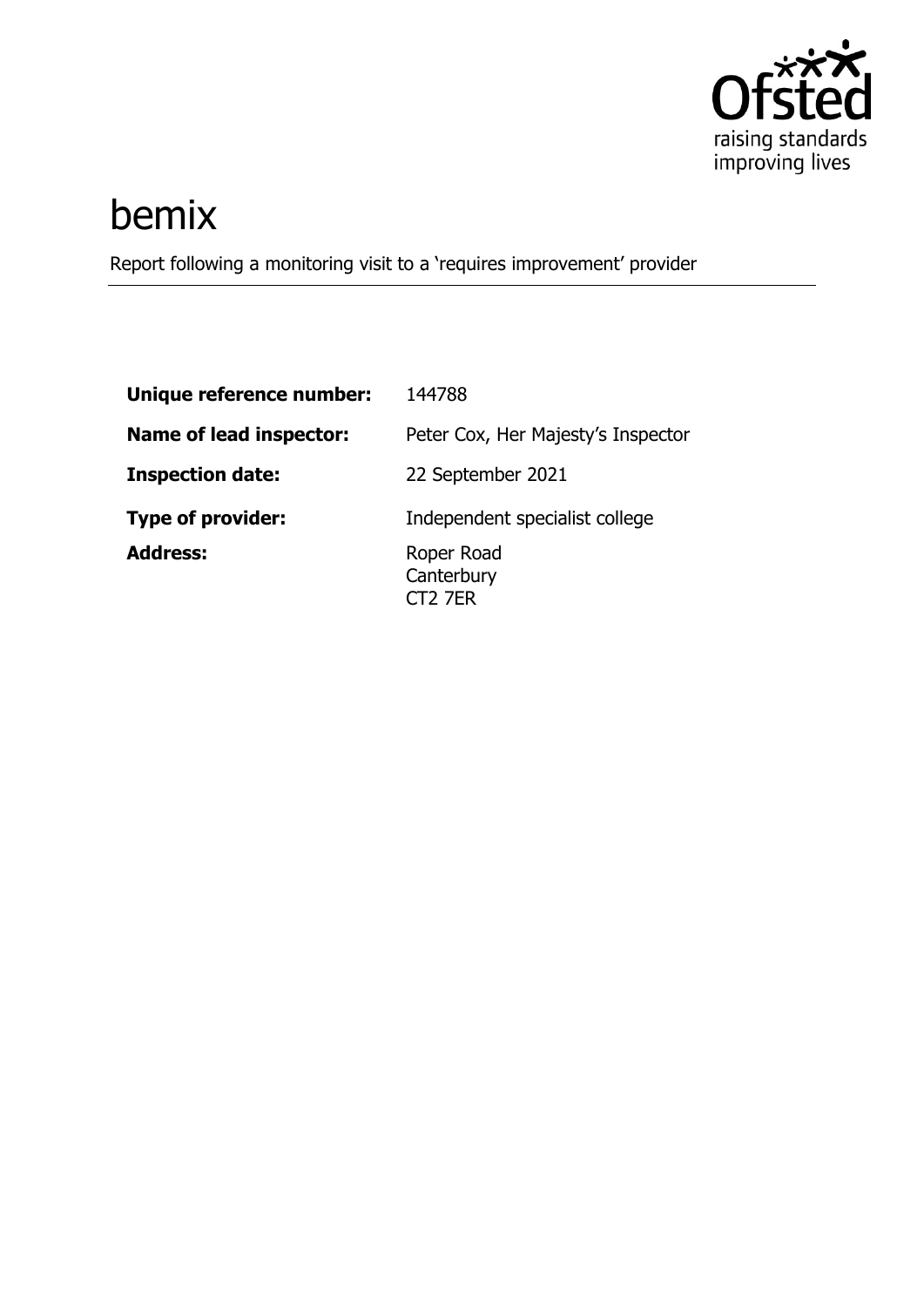

## **Monitoring visit: main findings**

## **Context and focus of visit**

Inspectors last visited bemix in March 2019. At that time, inspectors judged the overall effectiveness of the provision to require improvement.

The focus of this monitoring visit was to evaluate the progress that leaders and managers have made in addressing the main areas for improvement identified at the previous inspection.

Formerly known as Skillnet Group, bemix began operating in 2001 as a private training provider and successfully registered as an independent specialist college in 2017. Based in Kent, bemix supports young people with autism spectrum disorder and/or learning difficulties to learn skills and gain qualifications needed for employment and life. At the last full inspection in March 2019, inspectors judged provision to require improvement.

At the time of the monitoring visit, there were 68 learners, of which 12 were on preparation for employment courses, 33 were on supported internship courses, and 23 were returning to complete their work placements that had been interrupted by the pandemic.

## **Themes**

#### **How much progress have leaders made in establishing governance that provides support and effective challenge to leaders to improve the quality of education for learners?**

#### **Reasonable progress**

Since the previous inspection, leaders have established a highly experienced, qualified, and ambitious board of governors. Governors use their experience to support and challenge leaders to improve the quality of education effectively.

Leaders ensure that governors are well informed about the quality of teaching. They provide useful information and opportunities to help governors understand the strengths and weaknesses of teaching. For example, governors attend staff meetings and observe discussions so that they develop their knowledge of what teachers do. As a consequence, governors now have detailed information about the quality of education, which informs discussions with senior leaders.

Governors work closely with leaders to support the strategic development of education. For example, leaders involved governors in the design of the preparation for employment course to ensure it meets employers' business needs. As a result, governors have a secure knowledge of provision and are keenly involved in monitoring its impact.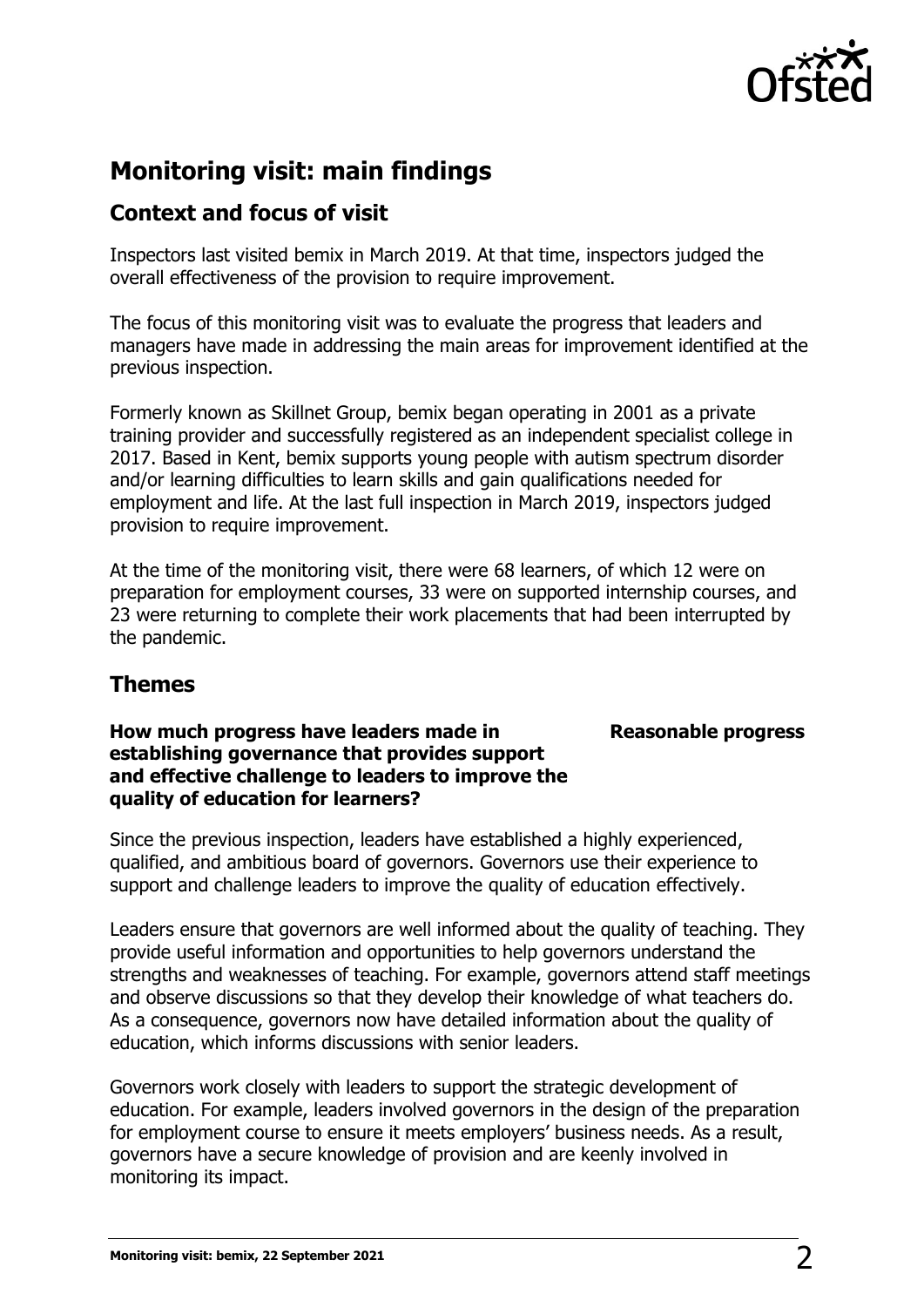

Governors recognise the need to improve the detail of information they receive about the quality of teaching, in order to better support this area.

#### **Reasonable progress**

#### **How much progress have leaders made in developing quality assurance systems so that they identify weaknesses in the provision and can swiftly put in place interventions that lead to improvements?**

Leaders and governors have rightly focused on improving quality assurance as a result of the previous inspection. They have appropriate quality assurance systems and personnel in place. Consequently, leaders have a good understanding of the strengths of provision. They use sensible plans to resolve areas of weakness. For example, they now review learners' work carefully to better understand the quality of education and learners' progress. They monitor their actions for improvement closely.

Since the last inspection, leaders have introduced measures to improve learners' participation in learning. For example, managers now regularly monitor learners' attendance. This enables staff to intervene swiftly to help learners continue in learning and make progress in their work placements.

Leaders and managers have improved their understanding of the quality of teaching. They use this information well to inform staff training. For example, managers gave additional training to teaching assistants, so that they now support teaching more effectively. As a result of improved quality assurance, staff are becoming more confident and competent teachers.

As a result of the pandemic, leaders have only recently been able to appoint a highly experienced head of education. The head of education has introduced a sensible and appropriate quality assurance cycle. However, it is too early to judge the impact of these actions.

#### **Reasonable progress**

#### **How much progress have leaders and managers made in implementing effective pre-enrolment selection of candidates to ensure that they can proceed into their work placements at the earliest opportunity?**

Leaders have improved the quality of information they receive about potential learners. They have recruited a manager to oversee this. Staff now receive consistent and detailed information about the needs of new learners. They use this improved information to organise work placements successfully.

Staff use a good range of information to identify learners' suitability for courses and work placements. For example, staff use taster days for learners to experience work and to determine the appropriateness of the work placement. As a result of these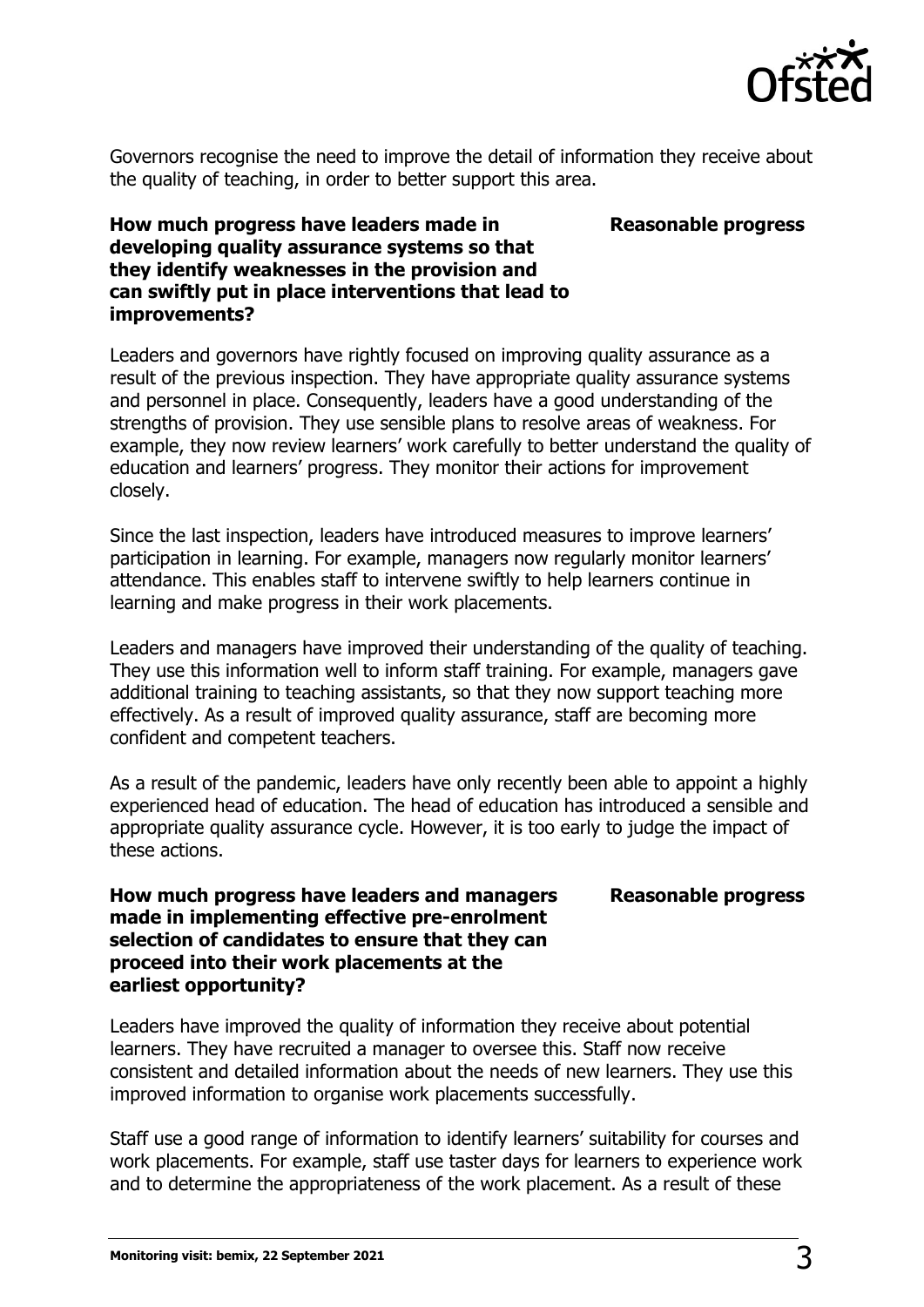

taster days, staff now have a greater understanding of learners' needs and so they organise more appropriate placements.

Leaders have improved communication between managers and job coaches. As a result, where learners may be struggling on placement, leaders can quickly support them to continue learning and develop new skills.

Leaders have recognised correctly that some learners were not yet ready for work placement, lacking the requisite skills and confidence needed for supported internships. In response, leaders have successfully introduced a preparation for employment course to be completed prior to internship. However, it is too early to judge the impact of this new course.

#### **Reasonable progress**

#### **How well do teachers use learners' starting points to plan and implement a curriculum that supports learners to develop and apply new knowledge and skills in English and mathematics?**

Staff have recently introduced new systems to help them understand learners' starting points in English and mathematics. Staff use this information to successfully plan learning and support workplace preparation. For example, teachers help learners to tell the time, and job coaches support learners to apply this to filling in timesheets.

Staff use frequent assessment to set clear targets for learners and support staff. They review these targets often to support learners to make progress. Staff set appropriate targets for English and mathematics that are well aligned to learners' individual work placements. For example, learners within administration work settings are given targets to improve their formal writing. As a result, learners develop the essential English and mathematics skills they need for their placement.

Staff monitor learners' progress closely through the recent introduction of individual development plans. Staff use this detailed information to plan and provide learning and support. These match carefully to learners' education, health and care plans. Consequently, staff are improving their understanding of learners' needs, goals and aspirations.

Learners benefit from additional support to improve their English and mathematics skills. For example, staff give learners tailored worksheets to take home to develop mathematics skills. As a result, learners are better able to apply mathematics to reallife situations such as handling money.